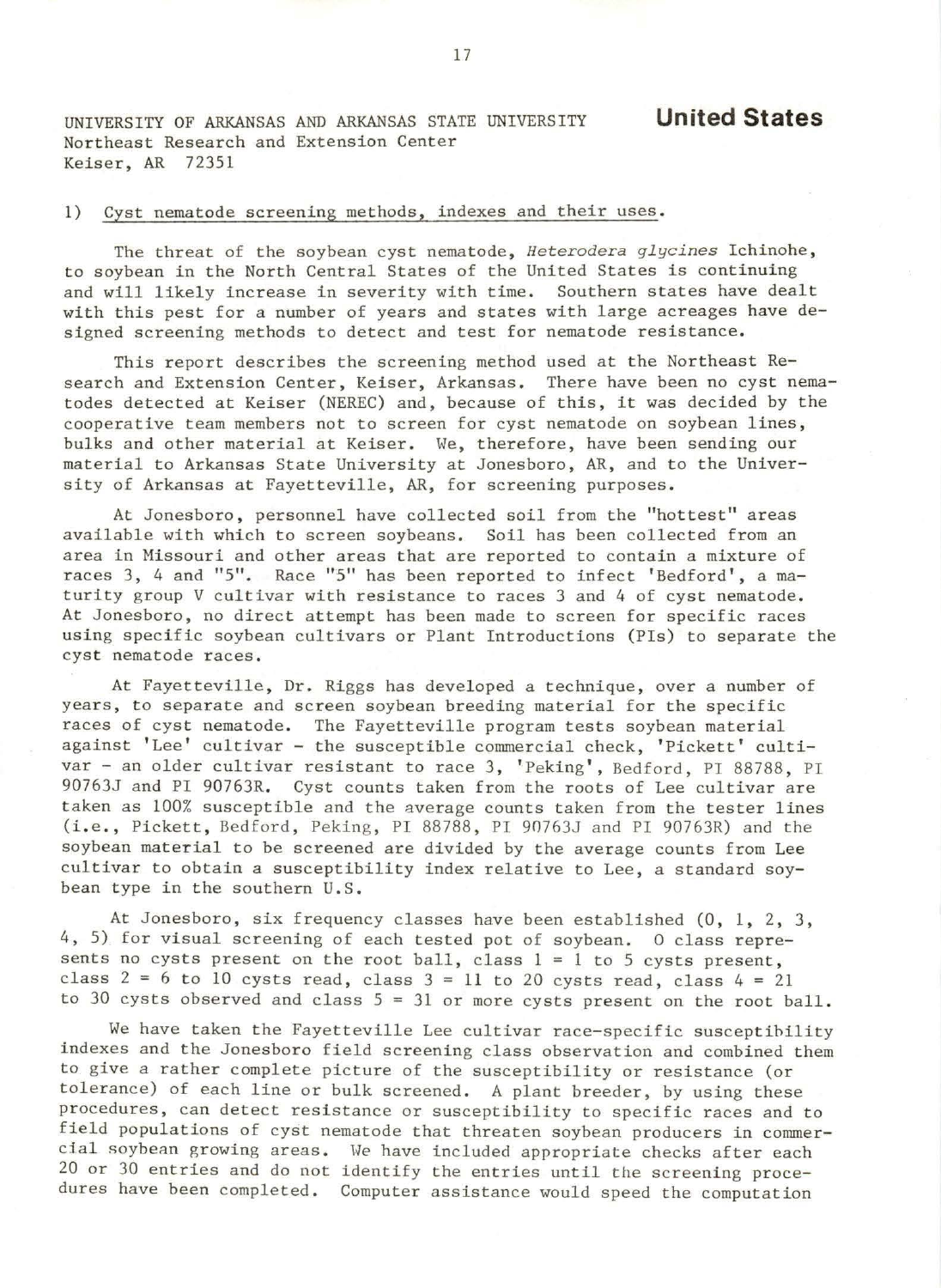of the Jonesboro data to obtain the "resistance index." If raw data were keypunched into a programmed system for the indexes, the operation would be greatly enhanced.

An example of specific data is given in Table 1 using Bedford and experimental lines to demonstrate how the indexes are obtained. By subtracting the Fayetteville indexes from 100, a "resistance index" would be obtained rather than a "Lee susceptibility index."

By using the above procedures, researchers may obtain data that will lead to new approaches for solving the mechanism of resistance of such lines as PI 90763, PI 88788 and Peking. The resistance is likely to be a combination of biochemical and biophysical factors and will have to be bred into soybean. If the resistance mechanism is purely biochemical, a compound might be synthesized to give "field resistance" and breeders could concentrate on yield factors. However, the resistance complex probably will involve both chemical and physical structures of the root not yet defined .

Possible current uses of the combination of the specific race screen and the "field screen" include the following:

- 1) Reselection within Bedford to obtain higher resistance levels than that currently obtained and possibly reducing the amount of black seed and "bleeding hilas" now found in Bedford.
- 2) Achieve more thorough resistance levels to known races of cyst (1) and to the "hottest," newest, most damaging populations present within specific field areas (2).
- 3) Compare efficacy of "race screening" versus "field screening" methods and to compare both methods to the "petri dish" technique currently in use. Our concern with the "petri dish" technique would be whether or not the infection at days 3 to 10 in the petri dish would simulate the actual infection ontogeny that occurs in the field. That is, do "petri dish" techniques represent, accurately, when economic infection levels occur in the field and, if not, why not?
- 4) Race changes can be observed, particularly from the field soil used for the "field resistance" screen and reselection for new specific races would then be appropriate.
- 5) Detection of the effect of the "Arkansas rotation" recommendations on specific races can be monitored easily and, if changes seem appropriate in either the host soybean alleles for resistance or the crop rotation recommendations, they could be done.
- 6) New research opportunities will appear when plant pathologists/nematologists and plant breeders are invulved in a team effort required by this type of program. Biological control of the *Heterodera* spp. and other control methodologies will be forthcoming but require a monitoring program as described above.
- 7) Improved explanation of the genetics of nematode resistance should be facilitated since better control of "field" populations and individual races would be available.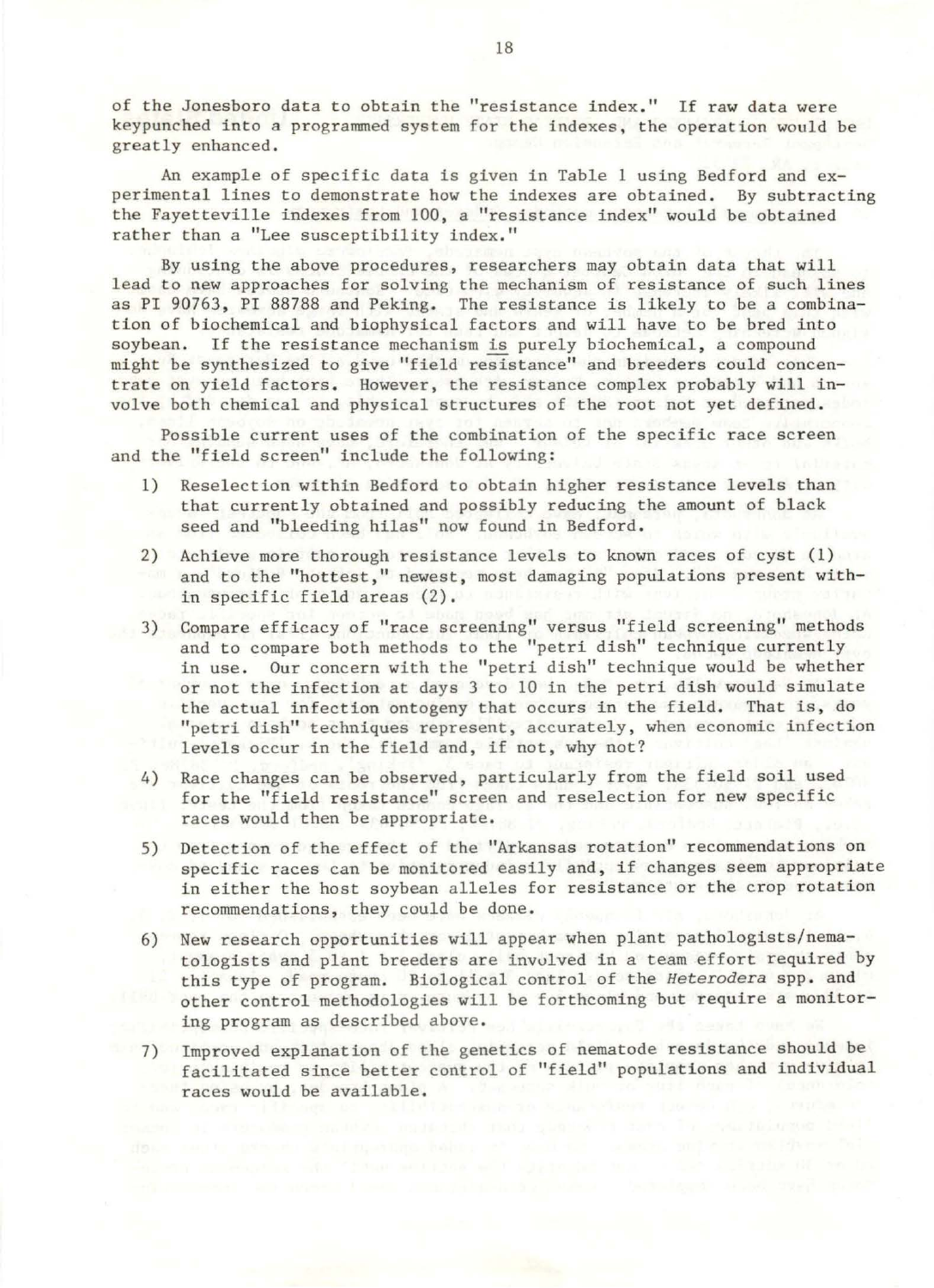| Fayetteville - (race-specific screen) |                                                 |     |                          |                     |                |                 |              |                                      |              |          |                        |                         |     |                        |                   |                                       |                     |
|---------------------------------------|-------------------------------------------------|-----|--------------------------|---------------------|----------------|-----------------|--------------|--------------------------------------|--------------|----------|------------------------|-------------------------|-----|------------------------|-------------------|---------------------------------------|---------------------|
|                                       | Race 3<br>replications                          |     |                          |                     |                |                 |              | Susceptibility                       |              |          | Race 4<br>replications |                         |     |                        |                   |                                       | Susceptibility      |
| Entry No.                             |                                                 | 2   | 3                        | 4                   | 5              | Ave.            |              | Index                                |              |          | 1                      | $\overline{2}$          | 3   | 4                      | 5                 | Ave.                                  | Index               |
| $1$ (Lee)                             | 200                                             | 460 | 480                      | 208                 | 320            | 334             |              | 100.0                                |              |          | 320                    | 1280                    | 960 | 720                    | 1080              | 1072                                  | 100.0               |
| 2 (Bedford)                           | -1                                              | 6   | 10                       | 13                  | 10             | 8               |              |                                      | 2.4          |          | 40                     | 60                      | 200 | 280                    | $\qquad \qquad -$ | 145                                   | 13.5                |
| 3                                     | 15                                              | 4   | 12                       | 20                  | 38             | 18              |              |                                      | 5.4          |          | 200                    | 72                      | 144 | 168                    | 124               | 142                                   | 13.2                |
| 4                                     | 5                                               | 24  | 160                      | 8                   | 8              | 41              |              |                                      | 12.3         |          | 144                    | 132                     | 100 | 84                     | 104               | 113                                   | 10.5                |
| 5                                     | 22                                              | 4   | 2                        | $\mathbf{0}$        | 200            | 46              |              |                                      | 13.8         |          | 120                    | 92                      | 172 | 104                    | 128               | 123                                   | 11.5                |
|                                       |                                                 |     |                          |                     |                |                 |              |                                      |              |          |                        |                         |     |                        |                   | (C)                                   |                     |
| Jonesboro -<br>Entry No.              | (Field resistance screen)<br>Surviving<br>plant |     |                          | class               | Susceptibility |                 |              | Infection class<br>"points" assigned |              |          |                        | (A)<br>Possible<br>100% |     | (B)<br>Total<br>actual |                   | Potential<br>infection<br>index $-$ % | Resistance<br>index |
|                                       | number                                          |     | 0 <sub>1</sub>           | 2<br>$\overline{3}$ | 4              | $5\overline{)}$ |              | 0 <sub>1</sub>                       | $2 \quad 3$  | 4        | 5                      | infection*              |     | points                 |                   | $(B) \div (A) \times 100$             | $100 - (C)$         |
| $1$ (Lee)                             | N/A <sup>a</sup>                                |     |                          |                     |                |                 |              |                                      |              |          |                        | ---                     |     |                        |                   |                                       | --                  |
| 2 (Bedford)                           | 8                                               |     | 4                        | $\overline{0}$<br>3 | $\Omega$       | $\Omega$        | $\Omega$     | 4<br>6                               | $\mathbf{0}$ | $\Omega$ | $\Omega$               | 40                      |     | 10                     |                   | 25                                    | 75                  |
| 3                                     | 4                                               |     | $\mathbf{0}$<br>$\Omega$ | $\Omega$<br>4       | $\Omega$       | $\Omega$        | $\Omega$     | $\mathbf{0}$<br>8                    | $\mathbf{0}$ | $\Omega$ | $\Omega$               | 20                      |     | 8                      |                   | 40                                    | 60                  |
| 4<br>5                                | $\overline{2}$                                  |     | $\Omega$<br>$\mathbf{0}$ | $\Omega$            |                | $\Omega$        | $\mathbf{0}$ | $\mathbf{0}$<br>4                    | $\Omega$     | $\Omega$ | $\Omega$               | 10                      |     | 4                      |                   | 40                                    | 60                  |

Table 1. Soybean cyst nematode data obtained from Fayetteville and Jonesboro, AR, screening locations

\*Plant number x 5 (worst infection level) .

 $a_{N/A}$  = Not applicable.